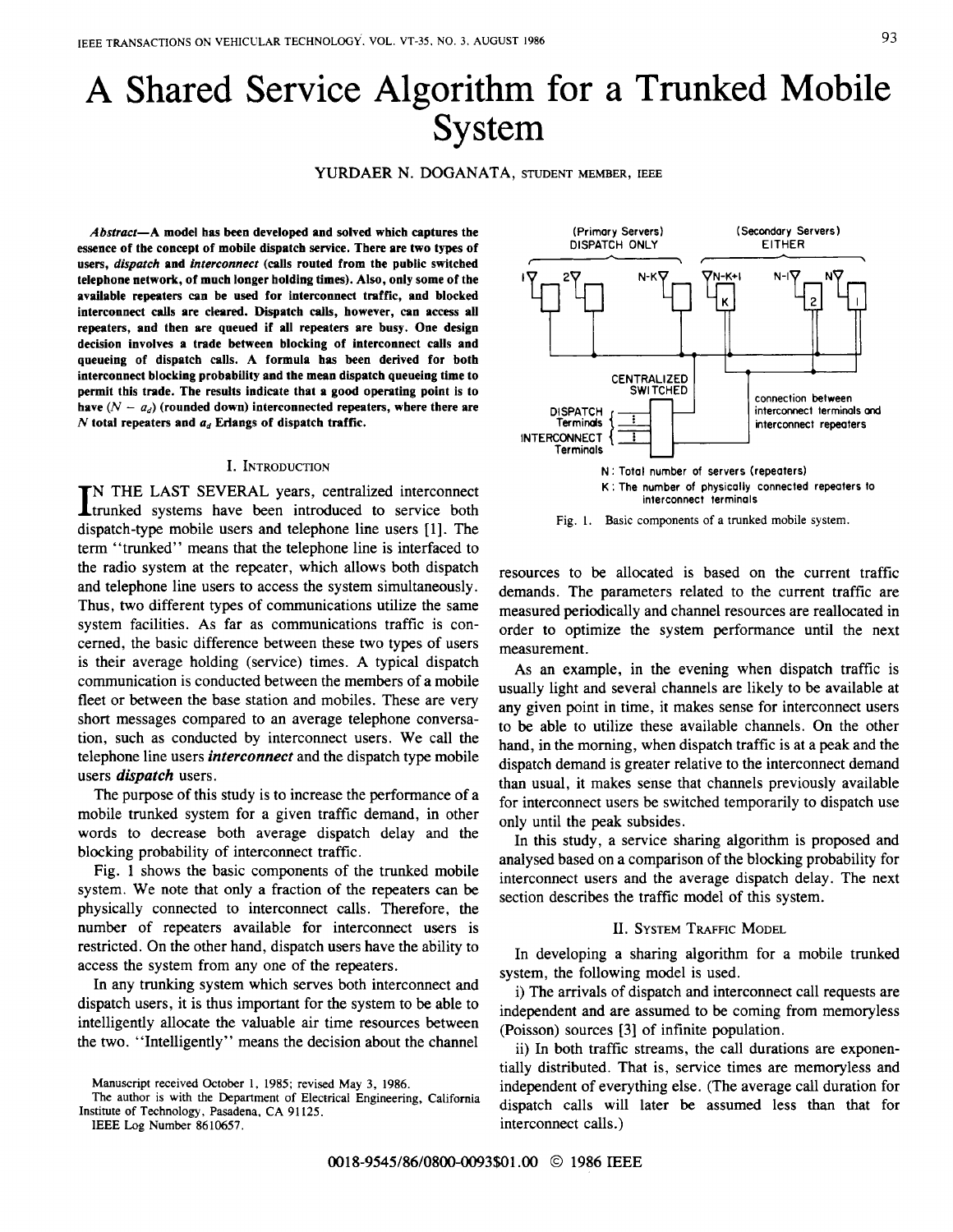iii) We call the interconnected repeaters **secondary** servers and the remaining (dispatch-only) repeaters **primary** servers. When a call request from an interconnect user arrives, it is lost (blocked calls cleared) if the secondary servers are busy, i.e., cleared from the system. If the primary servers are busy but there are empty secondary servers, the dispatch arrival is served, otherwise it is placed in an infinite queue. Fig. **2**  shows a flow diagram of this trunked mobile traffic.

iv) The mean service time for interconnect traffic  $1/\mu_i$  is much longer than the mean service time for dispatch traffic, 1/ *pd,* i.e.,

$$
1/\mu_i \geq 1/\mu_d.
$$

**v)** Incoming dispatch call requests search for an empty repeater starting from the leftmost repeater, whereas incoming interconnect calls start from rightmost repeater, i.e., if there is more than one empty repeater, dispatch calls use the leftmost, and interconnect calls use the rightmost. (The reason for this allocation is to avoid dispatch calls occupying secondary servers when a primary would do. Otherwise, the blocking probability of interconnect calls would increase beyond that intended.)

# **III.** ANALYSIS OF TRAFFIC

Using the fact that average holding time of an interconnect call is much larger than the dispatch holding time, the conditional steady state probabilities of dispatch users can be found simply by employing the results of basic queueing theory. But in order to find the mean dispatch delay we need to find the steady state probabilities of interconnect users as well. It will be seen that the steady state probabilities of interconnect users depend on the conditional blocking probabilities of interconnect users. Thus, if we know these conditional blocking probabilities, we can find the steady state interconnect probabilities, which then yield the mean dispatch delay and blocking probability of an interconnect request. Possible blocking conditions of interconnect calls and how to calculate them are given in Section IV. The details of the analysis are given below.

We have an N-server queueing system, where *N* is the total number of repeaters. We will view the number of servers (repeaters) occupied by dispatch users as a random process that varies according to how many servers are assigned to interconnect traffic. We define the "interconnect state" **as** the number of interconnect-occupied servers. The interconnect state varies much more slowly than the dispatch state, which is the total number of dispatch-occupied servers. This is simply because

$$
\frac{1}{\mu_i} \geqslant \frac{1}{\mu_d}.
$$

It is therefore a good approximation to assume that the time spent in each interconnect state is much longer than the time it takes the number of dispatch requests present in the system to reach steady-state behavior given the number of interconnect calls in progress. This "steady-state'' approximation of Honig **[2]** is the basis for our analysis. Given that *i* servers are currently assigned to interconnect traffic, the probability that



there are *k* dispatch calls in the system is simply found by analyzing the  $M/M/N - i$  queueing system [4].

We define the conditional state probabilities of dispatch traffic as

 $P_{d/i}(k) = \mathbf{Pr}$  (there are *k* dispatch users in the system, given that *i* servers are occupied by interconnect calls).

From the assumed equilibrium at steady state, we have  $\sim$ 

$$
\lambda_d P_{d/i}(0) = \mu_d P_{d/i}(1)
$$

$$
\lambda_d P_{d/i}(1) = 2\mu_d P_{d/i}(2)
$$

$$
\vdots
$$

$$
\lambda_d P_{d/i}(N - i - 1) = (N - i)\mu_d P_{d/i}(N - i).
$$

These equations yield

$$
P_{d/i}(k) = P_{d/i}(0) a_d^k \frac{1}{k!} ; \qquad 0 \le k \le N - i \tag{1}
$$

For  $k > N - i$ , however, the arriving dispatch requests are queued, *so* the steady-state probabilities satisfy

$$
\lambda_d P_{d/i}(N-i) = (N-i)\mu_d P_{d/i}(N-i+1)
$$
  

$$
\lambda_d P_{d/i}(N-i+1) = (N-i)\mu_d P_{d/i}(N-i+2).
$$

These equations imply that

$$
P_{d/i}(k) = P_{d/i}(0) a_d^k \frac{(N-i)^{N-i-k}}{(N-i)!} ; \qquad k \ge N-i, \qquad (2)
$$

where

$$
P_{d/i}(0) = \left[ \sum_{k=0}^{N-i-1} \frac{a_d^k}{k!} + \frac{1}{(N-i)!} a_d^{N-i} \frac{1}{1 - \frac{a_d}{(N-i)}} \right]^{-1}
$$
 (3)

and

$$
a_d = \frac{\lambda_d}{\mu_d}
$$

is the dispatch traffic.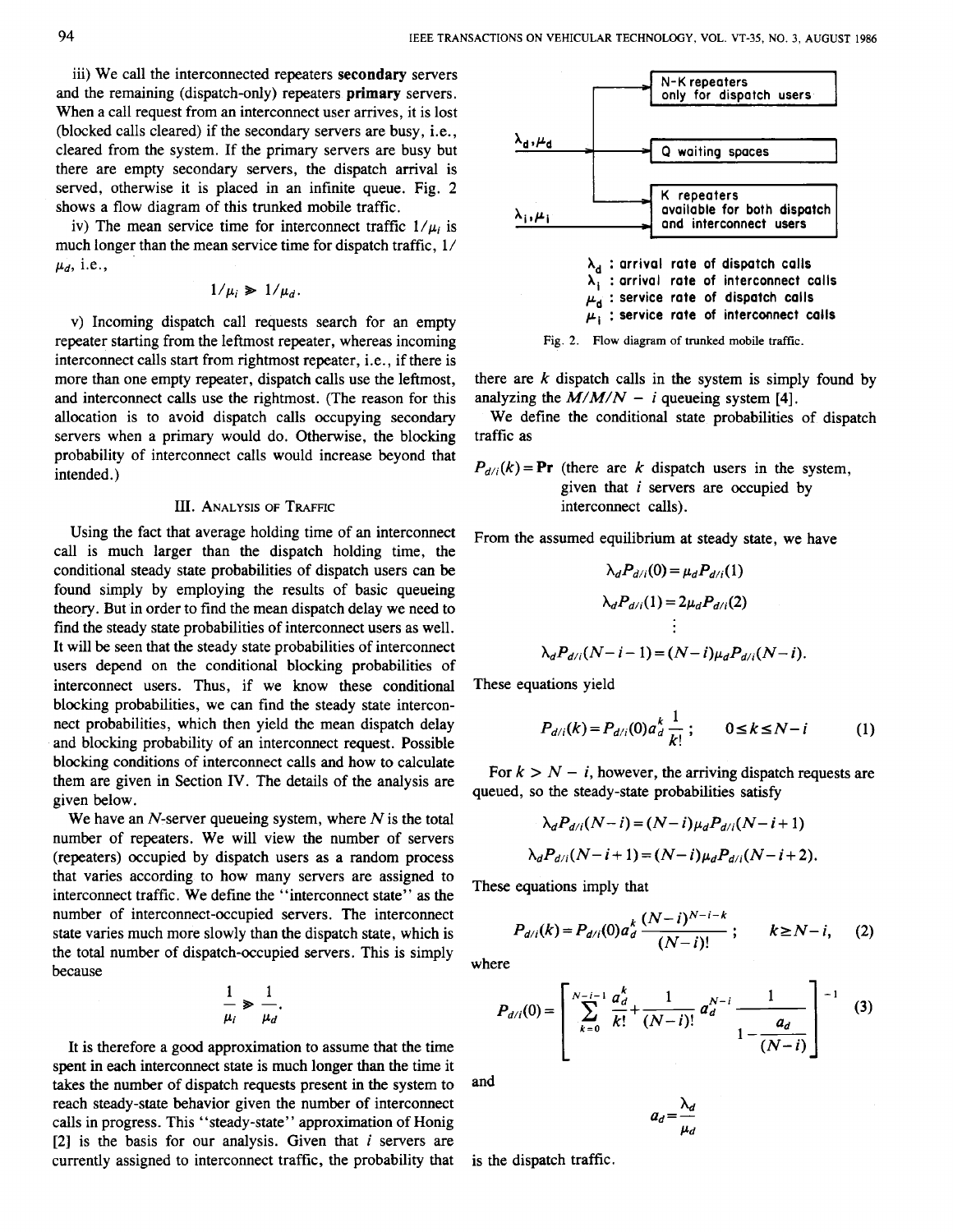Given that there are *i* assigned interconnect calls, the mean number of queued dispatch requests is readily found by using **(2)** and **(3):** 

$$
E(q/i) = \sum_{q=1}^{\infty} qP_{d/i}(N-i+q)
$$
  
=  $\frac{P_{d/i}(0)}{(N-i)!} a_d^{N-i} \sum_{q=1}^{\infty} q \frac{a_d^q}{(N-i)^q}$   
 $P_{d/i}(0) = N-i \frac{a_d}{(N-i)}$ 

 $(4)$  $E(q/i) = \frac{a_i}{(N-i)!} a_d^{i}$ 

From this, the mean number of queued dispatch requests is found **as** follows:

$$
E(q) = \sum_{l=0}^{K} P_{l}(l) E(q/l)
$$
 (5)

where *K* is the number of interconnect repeaters and  $P_I(l)$  is the probability of having *I* interconnect users in the system. This probability can be found by using the method described in **[2],** which we now describe.

*P<sub>A</sub>(l)* depends not only on the previous interconnect state but also on the number of dispatch calls occupying the secondary servers. Assuming there are *I* interconnect users in the system, where  $l < K$ , an arriving interconnect request is blocked if the remaining  $K - l$  secondary servers are all occupied by dispatch calls. Therefore, the transition rate to the  $(l + 1)$ th state is the arrival rate times the **entrance probability,** which we define as

 $\phi_i = \mathbf{Pr}$  (a new interconnect request is able to be served, given that there are *1* interconnect calls in the system), for  $0 \le l \le K$ . ( $\phi_K$  is, of course, 0.)

The rest of the analysis is similar to the analysis of an *M/M/K*  blocking system except that the arrival rates in each state *I* are decreased by the factor  $\phi_l$ .

Assuming exponential service times and using the equilibrium equations,  $P_I(l)$  can be found as follows:

$$
\lambda_i P_I(0)\phi_0 = \mu_i P_I(1)
$$
  
\n
$$
\lambda_i P_I(1)\phi_1 = 2\mu_i P_I(2)
$$
  
\n
$$
\vdots
$$
  
\n
$$
\lambda_i P_I(K-1)\phi_{(K-1)} = K\mu_i P_I(K).
$$

Therefore,

-

$$
P_{I}(l) = \frac{P_{I}(0)}{l!} a'_{i} \phi_{0} \phi_{1} \cdots \phi_{l-1}
$$
  
= 
$$
\frac{P_{I}(0)}{l!} a'_{i} \sum_{k=0}^{l-1} \phi_{k},
$$

where

$$
a_i=\frac{\lambda_i}{\mu_i}\,,
$$

the offered interconnect traffic, and

$$
P_I(0) = \left[ \sum_{m=0}^{K} \frac{a_i^m}{m!} \prod_{j=0}^{m-1} \phi_j \right]^{-1} . \tag{7}
$$

Finally, substituting **(7)** into *(6),* 

$$
P_{I}(I) = \frac{\frac{a_{i}^{I}}{I!} \prod_{j=0}^{I-1} \phi_{j}}{\sum_{m=0}^{K-1} \frac{a_{i}^{m}}{m!} \prod_{j=0}^{m-1} \phi_{j}}.
$$
 (8)

The blocking probability of interconnect users can be found by employing the following equation:

$$
P_B = \sum_{l=0}^{K-1} P_{B/l} P_I(l) + P_I(K)
$$
 (9)

where

$$
P_{B/I} = \text{Pr}
$$
 (an arriving interconnect request is blocked, given that there are *l* interconnect calls in the system).

Here

 $(6)$ 

$$
P_{B/l} = 1 - \phi_l \tag{10}
$$

Therefore, (9) can be written by employing (10) as

$$
P_B = \sum_{l=0}^{K-1} (1 - \phi_l) P_I(l) + P_I(K). \tag{11}
$$

As is seen from (5), (8) and (11), the blocking probability for interconnect users and the expected number of dispatch users waiting for service depend on the entrance probabilities  $\phi_l$  or on the conditional probabilities  $P_{B/l}$ . The next section describes how to calculate these conditional blocking probabilities, thus solving our problem.

IV. BLOCKING CONDITIONS FOR INTERCONNECT TRAFFIC

It is clear that an incoming interconnect call is blocked precisely when all the secondary servers are busy. The secondary servers are busy if

(i) There are already  $K$  interconnect calls in the system, where  $K$  is the total number of repeaters connectable to interconnect calls, or

(ii) The number of dispatch users  $d$  in the system is greater than or equal to  $N - i$ , when there are *i* interconnect users in the system and  $0 \le i \le K - 1$ , or

(iii) The number of dispatch users *d* in the primary (dispatch-only) repeaters is less than  $N - K$ , but there is at least one dispatch user in the secondary repeaters and the rest of the secondary repeaters are occupied by interconnect calls.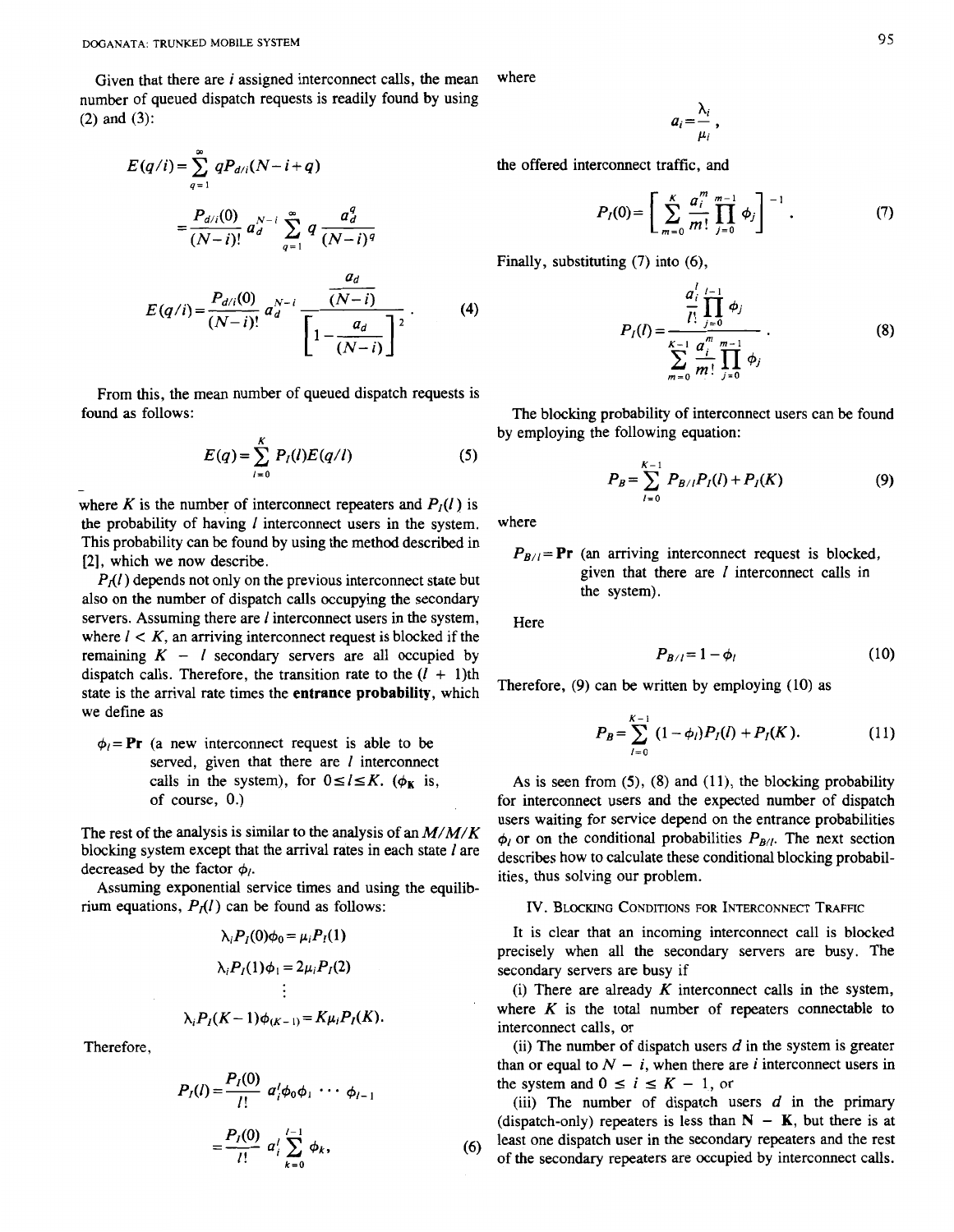

**Fig. 3. Possible blocking cases for interconnect users when** all **the secondary repeaters are busy.** 

Possible blocking cases for interconnect users are illustrated in Fig. **3.** Obviously, these are disjoint events. One possible evolution of these blocking conditions is illustrated below. In the following, **D** corresponds to a dispatch user, **I** corresponds to an interconnect user and  $\cdot$  corresponds to empty server. Here time increases as the index *j* on  $t_i$  increases;  $N = 15$ , K  $= 5.$ 

(i)  $i = K$ 

 $i$ : the number of interconnect users in the system

 $t_1 \rightarrow D$  · D D D D D D D D D I I **I** I I  $t_2 \rightarrow$ DDDDDDDDDIIII  $t_3 \rightarrow D$  D D D D D D D D D  $\cdot$  **IIIII** 

 $(ii) d \geq N - i$ 

*d*: number of dispatch users in the system;  $i=3$ 

 $t_1 \rightarrow D$  D D D D D D D D D D D I D D I

 $t_2 \rightarrow D$  D D D D D D D D D D D I I D D I

(iii)  $d + i = K$  in the secondary repeaters, while  $d < N -$ K in the primary;  $i = 3$ 

| $t_1 \rightarrow D$ D D D D D D D D D D I D I D I           |  |  |  |  |  |  |  |
|-------------------------------------------------------------|--|--|--|--|--|--|--|
| $t_2 \rightarrow D$ D D D D D D D D $\cdot$ D I D I D I     |  |  |  |  |  |  |  |
| $t_3 \rightarrow D$ D D D D $\cdot$ D D $\cdot$ D I D I D I |  |  |  |  |  |  |  |
| $t_4 \rightarrow D$ D D D D D D D D $\cdot$ D I D I D I.    |  |  |  |  |  |  |  |

If all the repeaters were physically connected to the interconnect terminals, i.e.  $N = K$ , then the only blocking condition would be  $d \geq N - i$  as described in (ii). This is the case where all arrivals can access any repeater. Such a case has been analysed by Honig [2]. But for a trunked mobile system the first and the third conditions must also be considered.

Define the probabilities corresponding to the events described in (i), (ii), and (iii) as follows:

 $P_1$  = **Pr** (there are *K* interconnect calls in the system)  $P_{2/i}$  = **Pr** (the number of dispatch users *d* is greater than or equal to  $N - i$  given that there are i interconnect calls in the system)

$$
P_{2/i} = P_{d/i}(d \geq N - i)
$$

 $P_{3/i}$  = **Pr** (The number of dispatch users in the primary is less than  $N - K$ , given that there are *i* interconnect calls and  $K - i$  dispatch calls in the secondary, where  $i > 0$ .

 $P_{2/i}$  is obtained easily by using (2):

$$
P_{2/i} = \sum_{j=N-i}^{\infty} P_{d/i}(j)
$$
  
=  $P_{d/i}(0) \frac{(N-i)^{N-i}}{(N-i)!} \frac{1}{1 - \frac{a_d}{(N-i)}}$ . (12)

(Note that  $a_d/(N - i) < 1$ , otherwise an infinite queue forms in steady state.) Finally,  $P_1$  is found from

$$
P_1 = P_I(K) \tag{13}
$$

by definition, the probability that there are  $K$  interconnect calls in the system.

The conditional blocking probability is written by using the previous definitions as

$$
P_{B/i} = P_{2/i} + P_{3/i}, \qquad 0 \le i < K \tag{14}
$$

so the entrance probability  $\phi_i$  is

$$
\phi_i = 1 - P_{2/i} - P_{3/i}, \qquad 0 \le i < K. \tag{15}
$$

Now the remaining problem is to calculate  $P_{3/i}$ . The next section is devoted to this calculation.

# **V.** CALCULATION OF  $P_{3/i}$

In the beginning, it was assumed that, if there is more than one empty repeater, an arriving dispatch call request uses the leftmost repeater. Therefore, if the event described in (iii) occurs, then in one of the past repeater states the number of dispatch users must have been equal to  $N - i$ . The following diagram shows the state of repeaters at times  $t_1, t_2, \dots, t_6$  and illustrates the blocking condition described by (iii).

At times  $t_2$ ,  $t_3$ ,  $t_4$ ,  $t_5$  and  $t_6$ , the interconnect requests are blocked, even though there are empty primary servers. The system is in a blocking state between  $t_2$  and  $t_6$  as is described in (iii). But before entering this state, the system comes from another blocking state as described in (ii). At time  $t_1$ , the system is in such a state and  $d = N - i$ . When the system is in blocking condition (iii), there are *i* interconnect and  $K - i$ dispatch users in the secondary servers and they therefore occupy all secondary servers. On the other hand, the number of dispatch users in the primary servers may vary from *0* to *N*   $- K - 1$ . Whenever a departure occurs in the secondary servers, the system gets out of the blocking state.

Since all secondary servers are busy and there is no dispatch user in the queue for this particular case (iii), the number of dispatch users in the primary servers describes the system completely. *So,* we define the **state** of the repeaters as the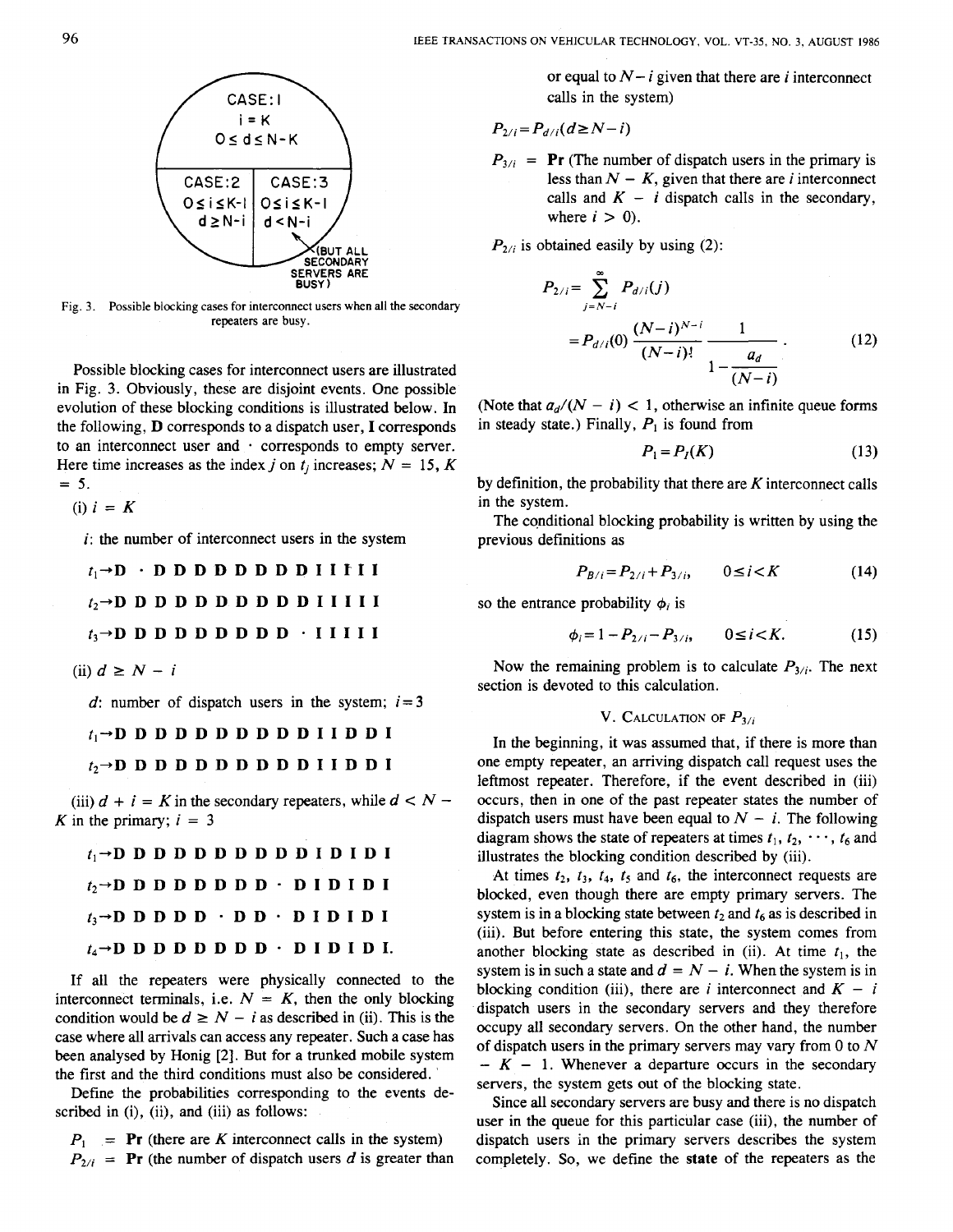

Fig. 4. State of repeaters in blocking condition (iii).



Fig. *5.* State transition diagram when secondary servers are busy.

number of dispatch users in the primary servers. We let  $X(t)$ denote this state at time  $t$ . The random process  $X(t)$  forms a continuous-time Markov chain, because the future value of *X(t)* depends on the past only through its current value. Fig. *5*  is the state-transition-rate diagram for this process. Concentrating on state  $S_i$ , we observe that it can be entered only from state  $S_{(i-1)}$  or state  $S_{(i+1)}$ , and similarly, it can be left only by entering state  $S_{(j-1)}$  or state  $S_{(j+1)}$ , or by getting out of the blocking conditions. At steady state, the rate at which the system leaves  $S_i$  must be equal to the rate at which the system goes into that state, because  $X(t)$  is an ergodic Markov chain and therefore its steady-state probabilities exist.

Now define the conditional state probabilities as follows, for  $0 \leq i \leq K$ :

 $Q_{j/i} = \textbf{Pr}$  (There are *j* dispatch users in the primary, given that all secondary servers are busy and there are *i* interconnect users in the secondary).

Then for  $j = N - K$ ,

$$
Q_{j/i} = Q_{(N-K)/i}
$$
  
=  $P_{d/i}(N-i)$   
=  $P_{d/i}(0) \frac{a_d^{(N-i)}}{(N-i)!}$ 

The blocking condition described in (iii) occurs when the system is in one of the states described above and  $j < N - K$ . Therefore

$$
P_{3/i} = \sum_{m=0}^{N-K-1} Q_{m/i}, \qquad 0 \le i < K. \tag{20}
$$

Specifically, if we focus on state  $S_i$  we observe that the rate at which probability "flows" *into* this state at time *t* is given by *flow rate into*  $S_i = (j + 1)\mu_d Q_{(i+1)/i} + \lambda_d Q_{(i-1)/i}$ whereas the flow rate *out* of that state at time *t* is given by *flow rate out of S<sub>i</sub>* =  $(j\mu_d + A_i)Q_{j/i}$  where  $A_i = \lambda_d + i\mu_i +$  $(K - i)\mu_d$ .

Clearly, these two rates must be equal to each other, that is,

$$
\mu_{d}Q_{1/i} = A_{i}Q_{0/1}
$$
  
\n
$$
2\mu_{d}Q_{2/i} + \lambda_{d}Q_{0/i} = (\mu_{d} + A_{i})Q_{1/i}
$$
  
\n
$$
\vdots
$$
  
\n
$$
N-K)\mu_{d}Q_{(N-K)/i} + \lambda_{d}Q_{(N-K-2)/i}
$$
  
\n
$$
= ((N-K-1)\mu_{d} + A_{i})Q_{(N-K-1)/i}.
$$

Note that  $Q_{(N-K)/i} = P_{d/i}(N - i)$ . In matrix form these relationships can be written as

$$
\begin{pmatrix}\n\delta_0 & -\mu_d & 0 & \cdots & 0 \\
-\lambda_d & \delta_1 & -2\mu_d & \cdots & 0 \\
0 & -\lambda_d & \delta_2 & \cdots & 0 \\
\vdots & \vdots & \vdots & \ddots & \vdots \\
0 & 0 & 0 & \cdots & \delta_M\n\end{pmatrix}\n\begin{pmatrix}\nQ_{0/i} \\
Q_{1/i} \\
Q_{2/i} \\
\vdots \\
Q_{M/i}\n\end{pmatrix}
$$
\n
$$
=\n\begin{pmatrix}\n0 \\
0 \\
0 \\
\vdots \\
0\n\end{pmatrix}
$$
\n(21)

where  $M = N - K - 1$  and  $\delta_i = j\mu_d + A_i$ .

Gauss elimination method. The result is This system of linear equations is easily solved by using the

$$
Q_{r/i} \cdot C_r = (r+1)\mu_d Q_{(r+1)/i}, \qquad 0 \le r \le N - K - 1 \quad (22)
$$

where  $C<sub>r</sub>$  is given as

$$
C_r = \left(\delta_r - \frac{r\mu_d\lambda_d}{C_{r-1}}\right), \qquad C_0 = \delta_0.
$$
 (23)

Thus,

 $\left($ 

$$
Q_{(N-K-1)/i} = \frac{(N-K)\mu_d}{C_{N-K-1}} P_{d/i}(N-i)
$$
  
\n
$$
Q_{(N-K-2)/i} = \frac{(N-K)(N-K-1)\mu_d^2}{C_{N-K-1}C_{N-K-2}} P_{d/i}(N-i)
$$
  
\n
$$
\vdots
$$
  
\n
$$
Q_{0/i} = \frac{(N-K)!\mu_d^{(N-K)}}{C_{N-K-1}C_{N-K-2}\cdots C_0} P_{d/i}(N-i)
$$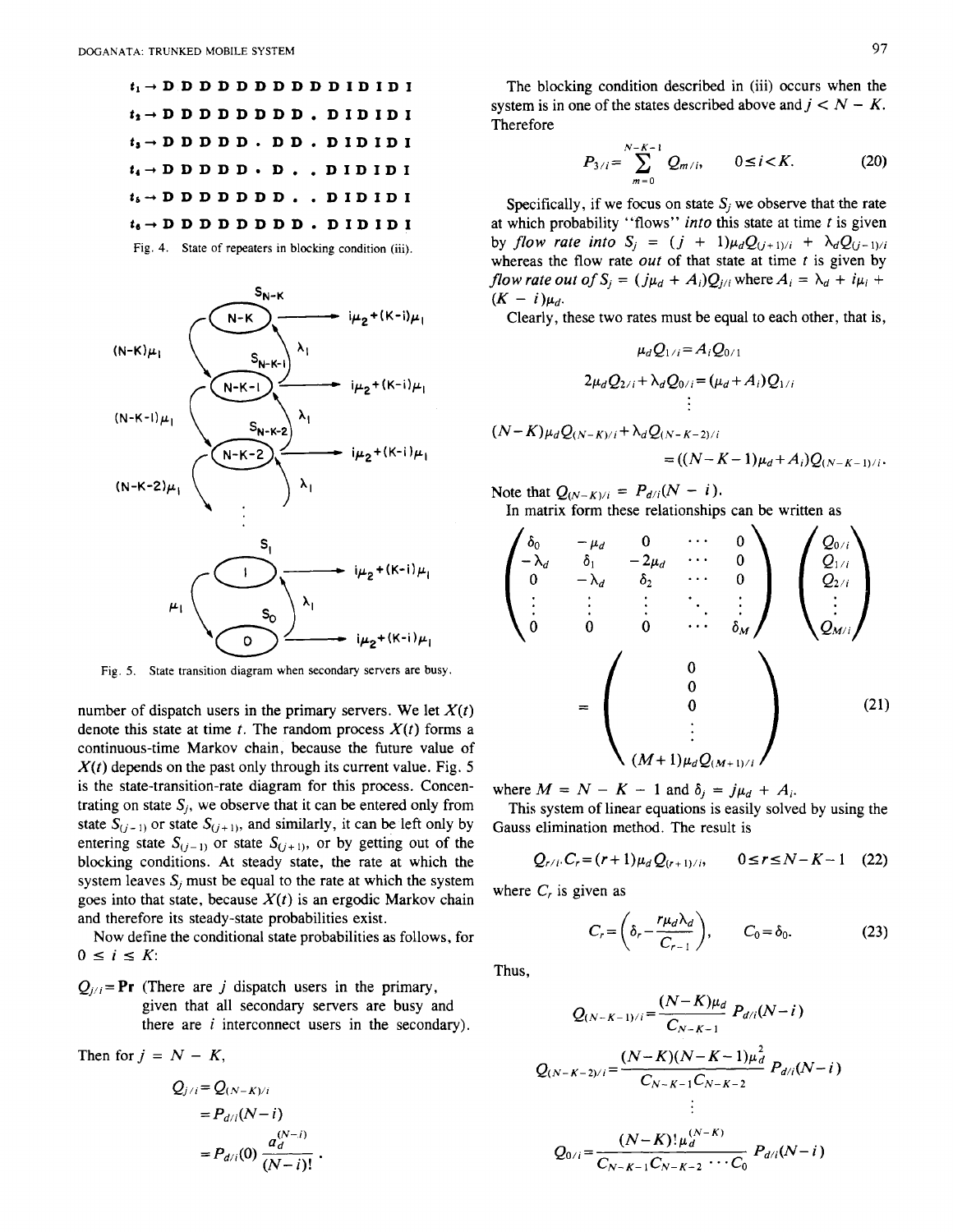where

$$
P_{d/i}(N-i) = P_{d/i}(0) \frac{a_d^{N-i}}{(N-i)}.
$$

 $P_{3/i}$  can now be determined by employing (20).

$$
P_{3/i} = \sum_{m=0}^{N-K-1} Q_{m/i} \qquad 0 \le i < K.
$$

# **VI.** OUTLINE **OF** THE **RFSULTS**

Our aim is to find the blocking probability of interconnect users and the average dispatch delay as a function of the number of interconnected repeaters. A closed-form expression does not seem useful (or possible) here. Instead  $P_{3/2}$ ,  $P_I(l)$ ,  $\phi_i$ are computed and the blocking probability of interconnect users is obtained by making proper substitutions.

The outline of this computation algorithm will now be derived. The conditional blocking probability of interconnect users is given as

$$
P_{B/i} = \begin{cases} P_{2/i} + P_{3/i}, & 0 \le i < K \\ P_I(K), & i = K \end{cases} . \tag{24}
$$

 $P_{3/i}$  is computed as described above and  $\phi_i$  is simply found by the definition

$$
\phi_i = 1 - P_{2/i} - P_{3/i} \,. \tag{25}
$$

 $P_{2/i}$  is given as in (12)

$$
P_{2/i} = P_{d/i}(0) \frac{(N-i)^{N-i}}{(N-i)!} \frac{1}{1 - \frac{a_d}{(N-i)}}.
$$
 (26)

 $P_I(K)$  is found using the method described in Section **III** as

$$
P_{I}(K) = \frac{\frac{a_{i}^{K}}{K!} \prod_{j=0}^{K-1} \phi_{j}}{\sum_{m=0}^{K-1} \frac{a_{i}^{m}}{m!} \prod_{j=0}^{K-1} \phi_{j}}.
$$
 (27)

After computing the steady state probability  $P_I(i)$  and conditional blocking probability  $P_{B/i}$  of interconnect users, the blocking probability  $P_B$  is obtained by employing (9):

$$
P_B = \sum_{l=0}^{K-1} P_{B/l} P_l(l) + P_l(K)
$$
 (28)

where  $P_I(l)$  is

$$
P_{I}(l) = \frac{\frac{a'_{i}}{l!} \prod_{j=0}^{l-1} \phi_{j}}{\sum_{m=0}^{K-1} \frac{a_{i}^{m}}{m!} \prod_{j=0}^{K-1} \phi_{j}}.
$$
 (29)

The mean number of queued dispatch requests is found as

$$
E(q) = \sum_{i=0}^{K} P_i(l) E(q/l)
$$
 (30)



**Fig.** *6.* **Hierarchy in computation.** 

here  $E(q/l)$  is

$$
E(q/l) = P_{d/i}(0) \frac{a_d^{N-l}}{(N-l)!} \frac{a_d}{\left[1 - \frac{a_d}{(N-l)}\right]^2}
$$
(31)

and  $P_I(l)$  is as given in (29). The average dispatch delay is then obtained by employing Little's formula **[4]:** 

$$
W = E(q)/\lambda_d \tag{32}
$$

where *W* is the mean delay and  $E(q)$  is the mean number of dispatch users in the queue given in **(30).** Fig. **6** describes the hierarchy of our computations.

Fig. **7** compares the interconnect blocking probability with the average delay for various traffic levels as computed from **(28)** and **(32).** The number of repeaters connectable to interconnect calls  $K$  is shown in the abscissa. The ordinate corresponds **to** blocking probability or mean dispatch delay, respectively. Obviously, when  $K = 0$ , the blocking probability of interconnect users is **1** and the mean dispatch delay is at its minimum. In this case, **all** repeaters are reserved for dispatch traffic. As we increase  $K$ , interconnect users start to access the repeaters that were previously reserved for dispatch traffic and the blocking probability of interconnect users decreases. Increasing the dispatch traffic increases the mean dispatch delay, which shifts the delay curve left and the blocking probability curve up. When the amount of dispatch traffic approaches the number of repeaters reserved for dispatch users, the mean delay increases rapidly. The service rates used are  $\mu_d = 4.01$  and  $\mu_i = 0.2$ , which correspond to the mean dispatch service time of **14.96 s** and interconnect service time of *5* min. The arrival rates for the first